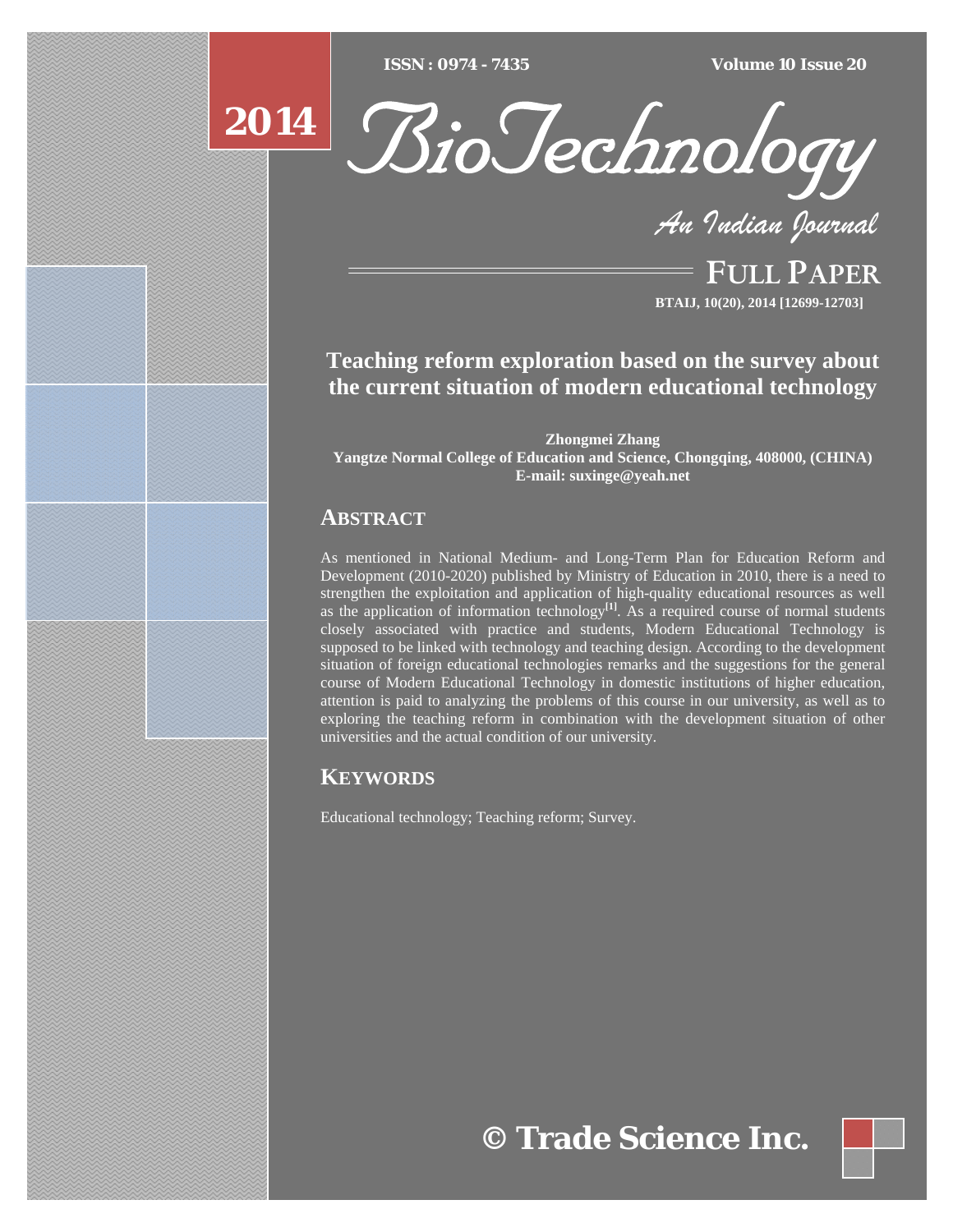#### **INTRODUCTION**

 In 1965, Gordon Moore came up with Moore's law: the development speed of information technology doubles in 18 months; as a subject that applies technology to education, educational technology will have a profound influence on education in the walk of its development. The emergence and prevalence of computer as well as its rapid entry into teaching media industry play a significant role in education. The prevalence of network has brought e-learning into existence, and meanwhile, the development of WAP has also given rise to M-learning and U-learning. On the whole, what the development of technology brings is the change in educational forms and methods. Thus, the understanding of the development dynamics of educational technology can contribute to the improvements in general course of *Modern Educational Technology* in our university in the trend of course reform.

### **CURRENT SITUATION OF MODERN EDUCATIONAL TECHNOLOGY**

## **Literature research approach**

## **Literature research**

 According to Bradford's Literature Scattering law, in a subject, most of the fundamental literature is published in the core journals that are relatively few in number. This can be proved by the statistical analysis on a small number of core journals that have a huge influence.**[2]** From the perspective of technology, the articles involving such words as modern educational technology, educational technology (works of CNKI and modern educational technology), development and trend come out late. Therefore, energy is hereby devoted to the literature research in 2013 and 2014.

#### **Website survey**

 In accordance with the 2014-2015 competitiveness rankings of educational technology specialty revealed by Research Center for China Science Evaluation, Wuhan University, the top five universities are constituted by Southwest University (key university directly under Ministry of Education) and Chongqing Normal University (provincial-level key university) in southwest China, as well as the universities establishing the national top-quality course of *Modern Educational Technology* (including Zhejiang Normal University, Shaanxi University, and South China Normal University).

#### **Interview survey**

 An interview with sister universities and some relevant colleges are conducted by various means such as face-toface communication, e-mail, and instant messenger.

#### **Current situation**

#### **The united states**

 Among the top 10 hot issues of EDUCAUSE in 2014, three are: (1) take advantage of the combination of information technology with teaching; (2) integrate varieties of technologies into a teaching process to present flexible solutions; and (3) domestic flipped classroom.

#### **Taiwan**

 In American top educational technology journals, the articles of Taiwan educational technology top the list of publication in number**[4]**. In 2013, Summer School, Education College, Peking University has delivered a lecture on Ulearning, which has provoked a positive response. According to the *Analysis on the Research Strength and Hotspot of Taiwan Educational Technologies-based on the Study about the International Journal Publication in the Field of Taiwan Educational Technologies* implemented by Chen Yunhong et al., a survey on Taiwan educational technology is conducted. In the survey, the research orientation covers learning environment, learning style, learning tool, and learning theory (mainly the concept map). What relates to the general course of *Modern Educational Technology* is the learning environment, which refers to the construction of the learning platform based on network technology and learning theory, as well as the study on the M-learning and U-learning in the category of learning styles.

## **Domestic colleges**

## **SUMMARY**

 In combination with the development orientation of foreign educational technology, attention is paid to researching the course development of *Modern Technology Education* in domestic universities from following aspects: the improvements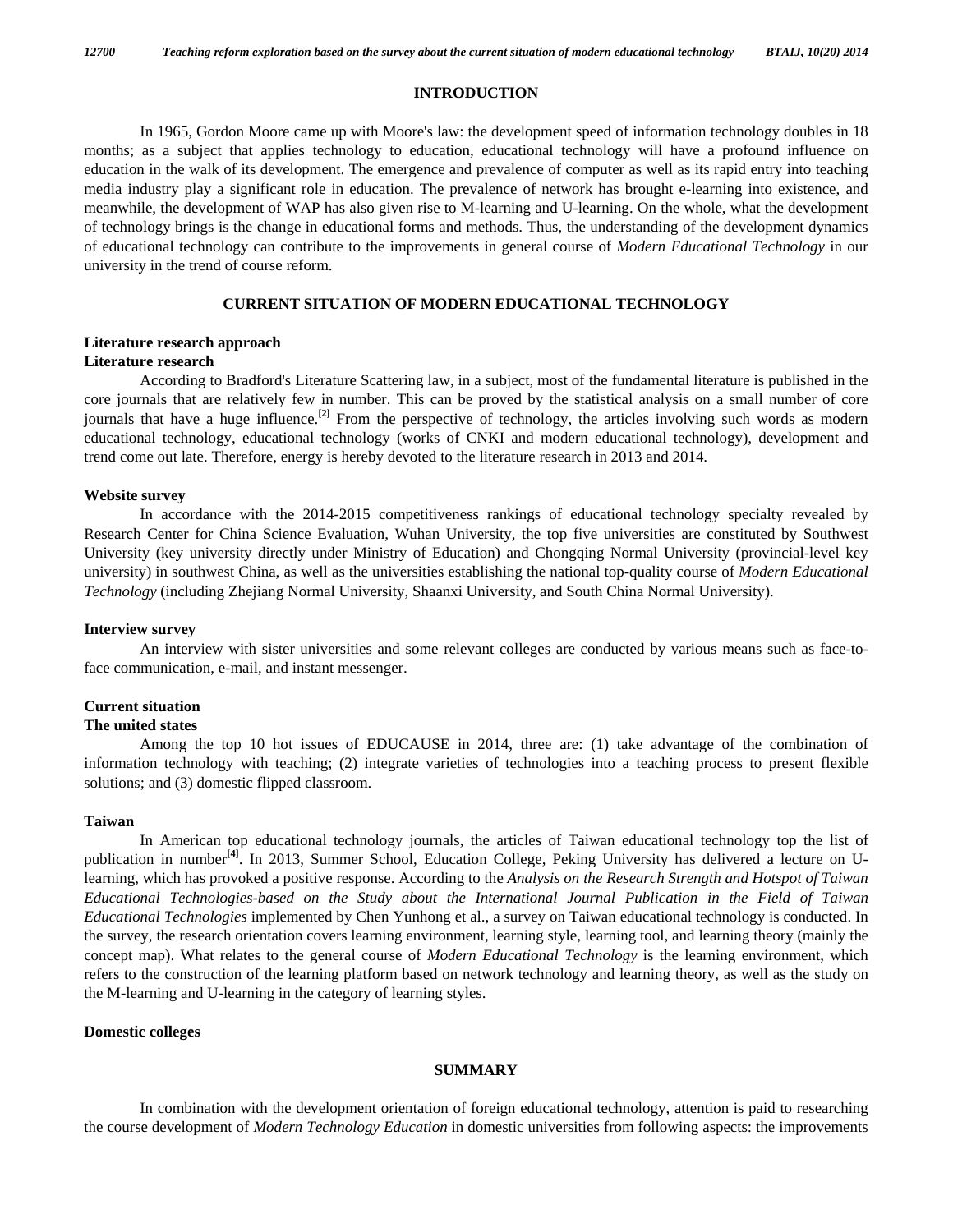in course teaching quality based on multi-media network technology (cloud technology, web 2.0 technology, etc), the attempt to make use of flipped classroom, the combination with other subjects, and the blended learning mode relying on platform.

**TABLE 1 : The research orientations of the top five professionally competitive universities** 

| <b>Universities</b>              | <b>Rankings</b> | <b>Research orientation</b>                                                                    |
|----------------------------------|-----------------|------------------------------------------------------------------------------------------------|
| East China<br>Normal University  | 1               | a. Studies on e-textbook and e-schoolbag;                                                      |
|                                  |                 | b. New media, future classroom, cloud technology, big data, the development of post-           |
|                                  |                 | MOOC era, etc.                                                                                 |
|                                  |                 | c. The course teaching reform of <i>Modern Educational Technology</i> under the three-         |
|                                  |                 | dimensional structure of "Profession-Quality-Practice".                                        |
|                                  |                 | a. Faculty construction (university-level general course of <i>Online Learning and Blended</i> |
| South China<br>Normal University | 2               | Learning; faculty construction);                                                               |
|                                  |                 | b. Technology-based studies (Study on university's blended learning mode combining             |
|                                  |                 | the self-learning environment construction of the basic computer educational course            |
|                                  |                 | with teaching method innovation and mobile technology support in cloud $+$ client              |
|                                  |                 | mode);                                                                                         |
|                                  |                 | c. Study on the teaching reform practice of the M-learning mode of the general course-         |
|                                  |                 | Modern Educational Technology.                                                                 |
| Nanjing Normal<br>University     | 3               | The design study on the integration of <i>Educational Technology Ability Standards for</i>     |
|                                  |                 | Elementary and Middle Schools Teachers into the course system of Modern                        |
|                                  |                 | <i>Educational Technology</i> in accordance with the reform of the <i>Standards</i> .          |
| Northeast Normal                 | 4               | Course integration (Modern Educational Technology under the framework of TPACK:                |
| University                       |                 | pedagogical content knowledge of integrated technologies)                                      |
| Central China                    | 5               | a. Suggestions for top-quality course <sup>[6]</sup> .                                         |
| Normal University                |                 | b. Technology-based practice (flipped classroom, e-whiteboard, etc)                            |

## **TABLE 2 : The course of** *Modern Educational Technology* **in Southwest China**

| <b>University</b>       | <b>Contents</b>                                                                                                                                                        |
|-------------------------|------------------------------------------------------------------------------------------------------------------------------------------------------------------------|
| Southwest<br>University | The published practical training textbooks; teaching form with module as unit and platform as support                                                                  |
| Chongqing<br>University | General course:<br>The course restructuring of Modern Educational Technology Application under teacher's education<br>course standards.                                |
|                         | The design and implementation of online teaching platform based on resource-based learning-case<br>study on online course of Modern Educational Technology Application |

## **TABLE 3 : National top-quality course of** *Modern Technology Education*

| University                          | <b>Content</b>                                                                                                                                                                                                                                                                                                                                                                                                                                                                                             |  |  |  |
|-------------------------------------|------------------------------------------------------------------------------------------------------------------------------------------------------------------------------------------------------------------------------------------------------------------------------------------------------------------------------------------------------------------------------------------------------------------------------------------------------------------------------------------------------------|--|--|--|
| Shaanxi<br>Normal<br>University     | Homepage; Course Learning; Tutoring Resource; Media Learning; Discussion and Exchange; Software<br>Downloading; Information Subscription; Excellent Homework, Login Users 4; Message to Teacher;<br>Continued Learning; Learning Record; Learning Notes; Homework Uploading; Homework Grading;<br>Terminology Dictionary; Information Modification<br>Characteristics: abundant resources; high utilization ratio; course design based on course platform<br>Website: http://edutech.snnu.edu.cn/index.asp |  |  |  |
| Zhejiang<br>Normal<br>University    | Homepage; Course Textbook; Teaching Resources; Teaching Video; Virtual Experiment; Experimental<br>Guidance; Interactive Space; Message<br>Characteristics: virtual experiment and assessment; online test<br>Website: http://course.zjnu.cn/met/                                                                                                                                                                                                                                                          |  |  |  |
| South China<br>Normal<br>University | Course Introduction; Self-learning; Expert Guidance; Practice Activity; Homework; Course BBS;<br><b>Online Test</b> ; Course Resources<br>Characteristics: learning assistant; self-learning module; mobile learning; teaching video; online test;<br>outstanding homework (with comments)<br>Website: http://jpkc.gdou.com/jyjs/Home/Index                                                                                                                                                                |  |  |  |

## **THE PROBLEMS CONCERNING THE COURSE OF** *MODERN EDUCATIONAL TECHNOLOGY* **IN OUR UNIVERSITY**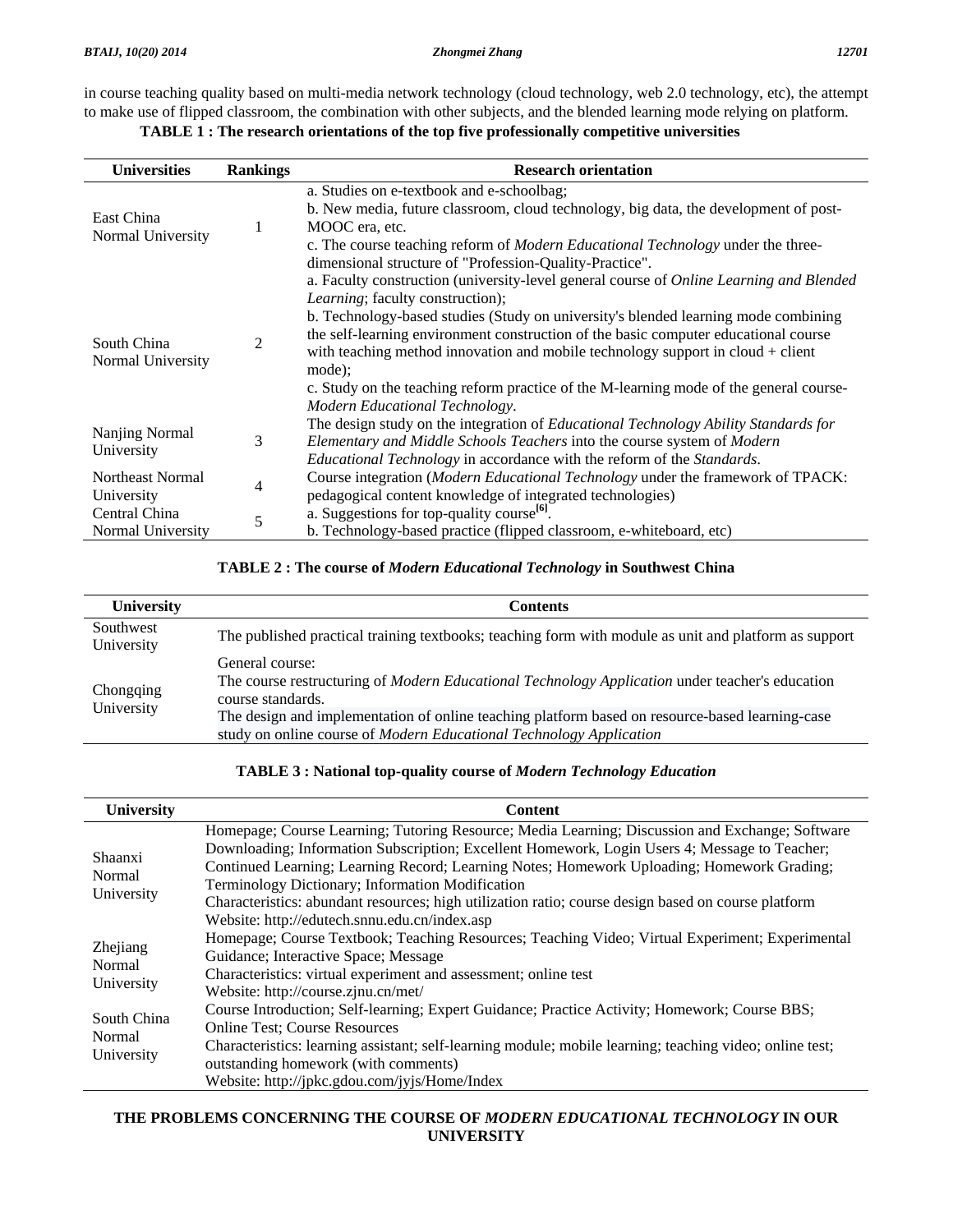## **The course teaching contents have yet to be optimized and adjusted purposefully**

 The students taking this general course usually vary from each other in computer skills and professional knowledge. If the teaching contents are difficult for different majors to learn, students will have no interest in learning, whereas if the students have a good grounding in their specialty and feel it is easy to understand the contents, they will divert their attention to internet surfing. In fact, some projects are only intended to teach technologies, as result of which it is difficult to combine the technologies with practical application. Additionally, in most of teaching activities, teachers usually perform in the same way without changing the teaching contents and modes, no matter whether they teach junior college students or undergraduate students from the classes of liberal arts or science. Obviously, this is not an appropriate teaching method. Instead, the course teaching contents should be positioned accurately from a macro perspective according to the training targets of the departments and schools in our university as well as the needs of different majors. Currently, there are varieties of textbooks for *Modern Educational Technology*, but few of them are suitable for the general course of normal university.

#### **Simple teaching modes and assessment methods**

 Due to a large number of students and a limited number of teachers, the general course of *Modern Educational Technology* is usually given in front of a group of students. This teaching mode has not broken the barriers of traditional teaching means and methods, thus severely affecting the teaching effects. In this study, teaching effect should be one of the focuses. However, while discussing the theory of improving teaching effects, some teachers neglect the use of appropriate teaching methods and the teaching effects.

#### **The severely outdated technologies**

 Up to now, the plan of new practical training center has not been put into practice yet, and besides, the former experimental center is basically shut down, because the aging equipment, the low computing speed, the early software version, the occasional breakdown of the electronic classroom exert a negative influence on the teaching.

## **The indifferent attitude of the leaders causes the result that the team cannot play their role**

 Educational technology has long been an auxiliary product for a varieties of reasons. For instance, it is a secondary subject of education, and its teachers are young juniors compared with those of other subjects (due to the limited application projects). There are a minority of teachers for this course. Since this course relates to educational technology and teachers' understanding of educational technologies is impacted due to their individual teaching activities or other jobs, teachers usually give a brief introduction to the contents with which they are unfamiliar according to their knowledge of educational technology but focus attention on the contents at which they excel. As a consequence, there usually are numbers of focuses in the teaching of a course.

## **SUGGESTIONS FOR TEACHING REFORM**

#### **Reinforce resource integration and team power**

 Leader's attention, the increase in investment, the improvements in teacher's initiative, and the implementation of varieties of activities are required to build the team cohesion naturally, then producing a positive effect.

 The experimental guidance for our university should be provided and the educational skills for each specialty should be slightly adjusted in teaching activity.

 In the university, there is a need to offer relevant training courses of Microsoft Office to enhance the faculty's courseware making ability and operating skills, the computer skills of the senior teachers, and the courseware making ability of the young and middle-aged teachers.

## **Update of teaching contents[8]**

 As is known, there is a huge difference between Office 2010 and Office 2003. In consideration of this, the latest computer ranking examination should resort to Office 2010. Course update involves the update of software media technology, as well as the emergence, the timely research, and the reasonable use of new teaching methods and thoughts.

#### **Evaluation diversification**

 Energy should be devoted to adjusting the evaluation about the general course of *Modern Educational Technology* as well as to diversifying the evaluation about the integration of theory with the practice, such as teacher assessment + team's mutual evaluation + student's self-evaluation, and the voting of outstanding works.

#### **Address the problems of teacher's inability to provide sufficient guidance and the poor communication between teachers and students**

 Modern Educational Technology is the general course oriented to the normal students of senior classes, often facing the problems such as a large number of classes and students, and the lack of teachers. To a certain degree, the small-sized class is beneficial to the elimination of these problems. At the same time, the recording of teaching micro-video is helpful for